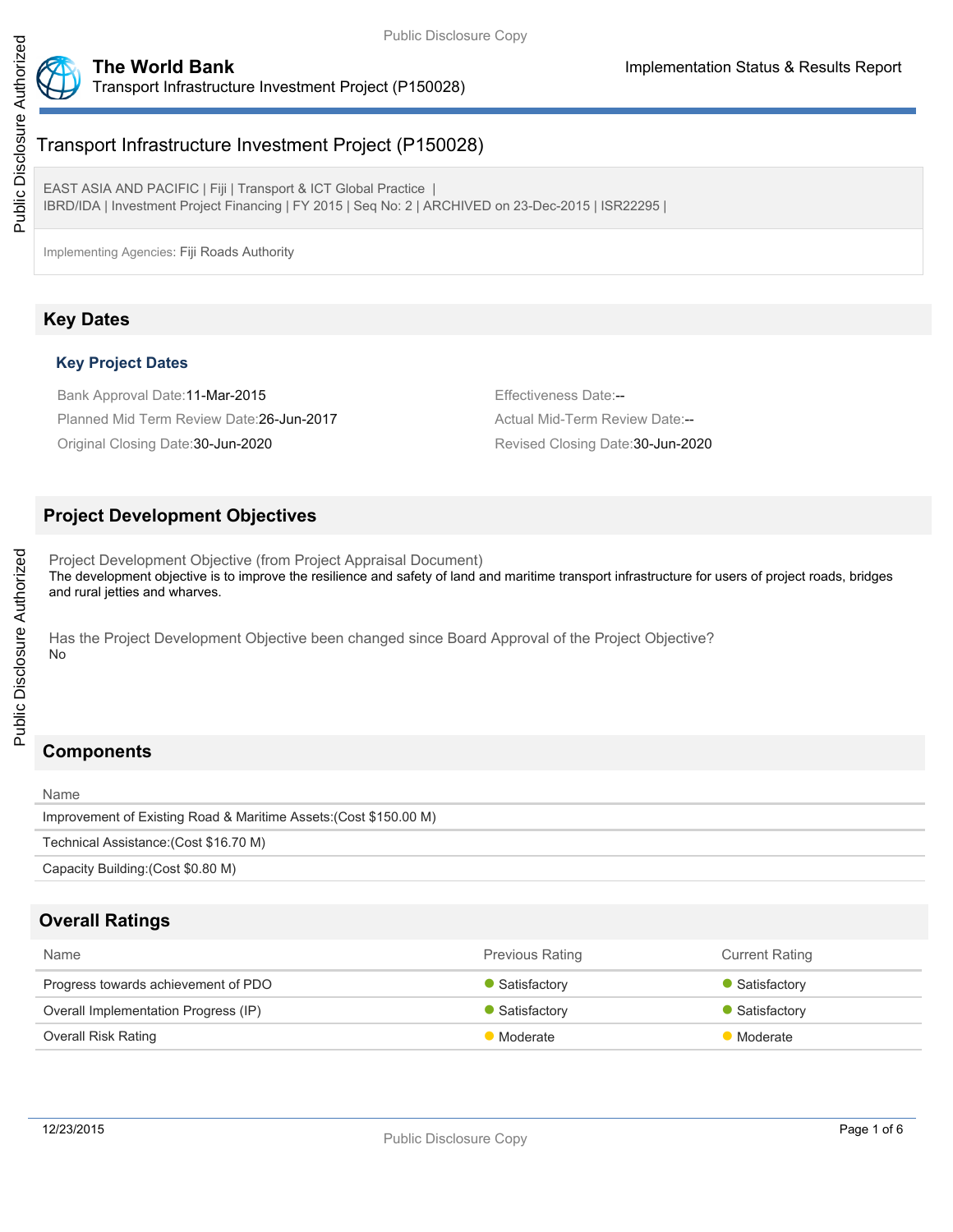



# **Implementation Status and Key Decisions**

Since the legal agreements for the project have not been signed, it is too early to report on progress towards meeting the project development objectives. However, there is every indication that the PDO will be met.

## **Risks**

### **Systematic Operations Risk-rating Tool**

| <b>Risk Category</b>                                            | Rating at Approval | <b>Previous Rating</b> | <b>Current Rating</b> |
|-----------------------------------------------------------------|--------------------|------------------------|-----------------------|
| <b>Political and Governance</b>                                 | --                 | • Substantial          | Substantial           |
| <b>Macroeconomic</b>                                            | --                 | Moderate               | Moderate              |
| Sector Strategies and Policies                                  | --                 | Moderate               | Moderate              |
| Technical Design of Project or Program                          | --                 | Moderate               | Moderate              |
| Institutional Capacity for Implementation and<br>Sustainability | --                 | <b>Moderate</b>        | Moderate              |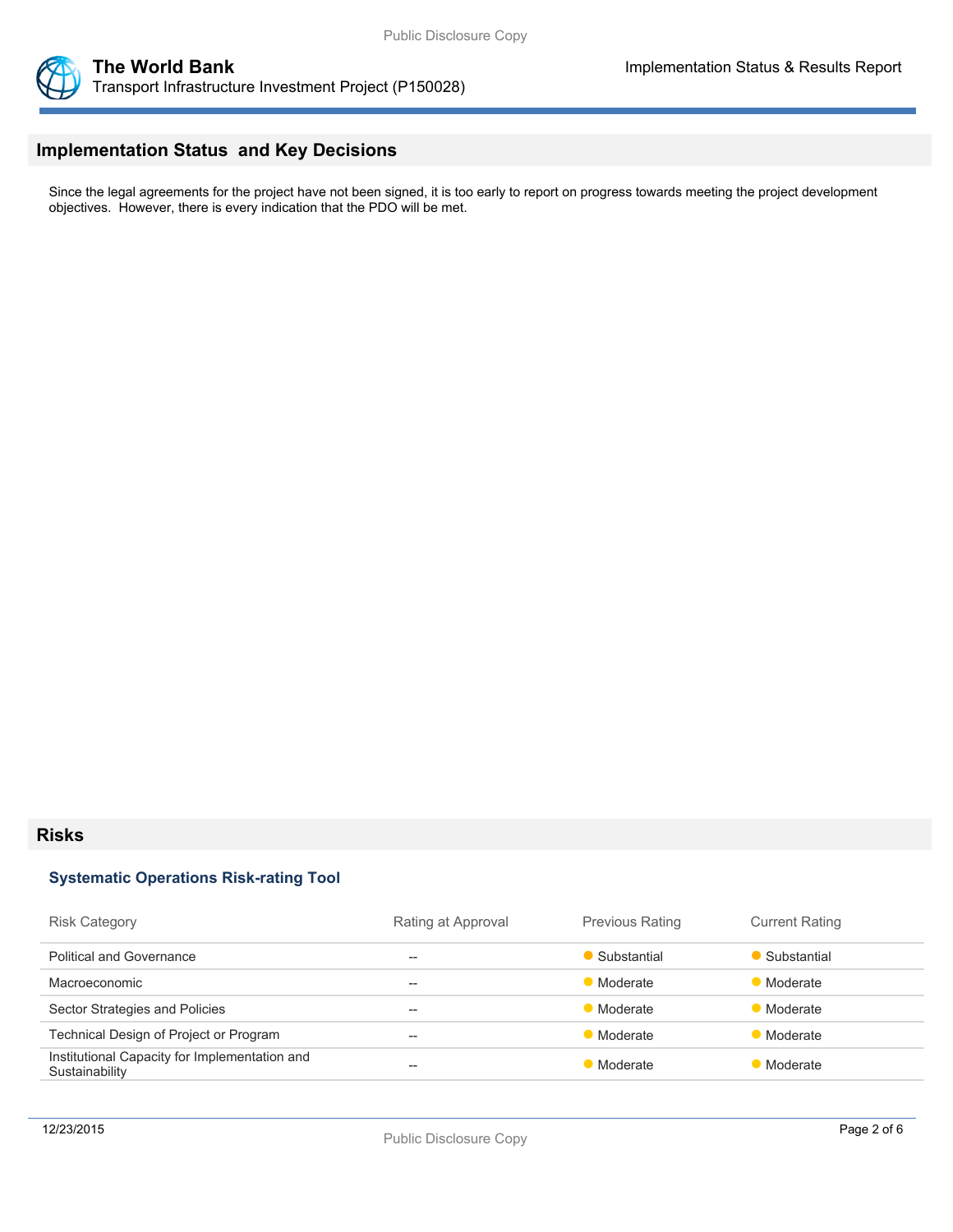

| Fiduciary                     | $\overline{\phantom{m}}$ | <b>Moderate</b> | <b>Moderate</b> |
|-------------------------------|--------------------------|-----------------|-----------------|
| <b>Environment and Social</b> | $\overline{\phantom{m}}$ | Substantial     | Substantial     |
| <b>Stakeholders</b>           | $-$                      | Moderate        | Moderate        |
| Other                         | $- -$                    | $- -$           | $- -$           |
| Overall                       | $\overline{\phantom{m}}$ | • Moderate      | Moderate        |
|                               |                          |                 |                 |

## **Results**

## **Project Development Objective Indicators**

#### Length of FRA roads constructed to revised standards for resilience and safety. (Kilometers, Custom)

|       | <b>Baseline</b> | Actual (Previous)        | Actual (Current) | End Target  |
|-------|-----------------|--------------------------|------------------|-------------|
| Value | 0.00            | $\overline{\phantom{m}}$ | 0.00             | 100.00      |
| Date  | 01-Jul-2015     | $- -$                    | 10-Dec-2015      | 30-Jun-2020 |

#### Length of roads with minimum 3-Star rating for vehicle occupants based on iRAP assessments. (Kilometers, Custom)

|       | <b>Baseline</b> | Actual (Previous) | Actual (Current) | End Target  |
|-------|-----------------|-------------------|------------------|-------------|
| Value | 25.00           | 25.00             | 25.00            | 65.00       |
| Date  | 01-Jul-2015     | 18-Jun-2015       | 10-Dec-2015      | 30-Jun-2020 |

#### Population at a reduced risk of bridge failure. (Number, Custom)

|       | <b>Baseline</b> | Actual (Previous) | Actual (Current) | End Target  |
|-------|-----------------|-------------------|------------------|-------------|
| Value | 0.00            | 0.00              | 0.00             | 250000.00   |
| Date  | 01-Jul-2015     | 18-Jun-2015       | 10-Dec-2015      | 30-Jun-2020 |

Number of rural jetties/wharves requiring high priority attention. (Number, Custom)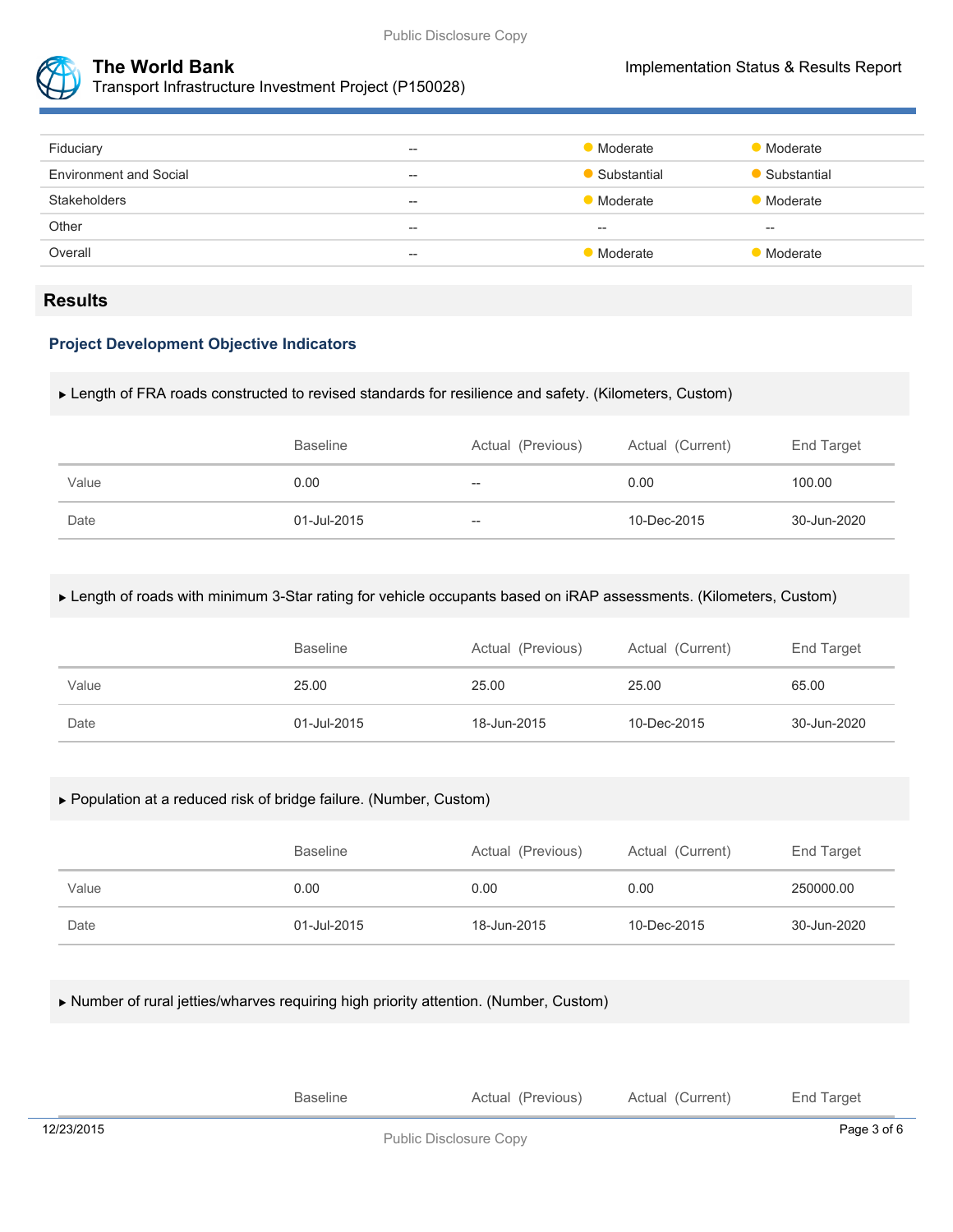



Transport Infrastructure Investment Project (P150028)

| Value | 35.00       | $- -$ | 35.00       | 29.00       |
|-------|-------------|-------|-------------|-------------|
| Date  | 01-Jul-2015 | $- -$ | 10-Dec-2015 | 30-Jun-2020 |

#### Overall Comments

## **Intermediate Results Indicators**

### Roads rehabilitated, Rural (Kilometers, Core)

|       | <b>Baseline</b> | Actual (Previous) | Actual (Current) | End Target  |
|-------|-----------------|-------------------|------------------|-------------|
| Value | 0.00            | 0.00              | 0.00             | 90.00       |
| Date  | 01-Jul-2015     | 18-Jun-2015       | 10-Dec-2015      | 30-Jun-2020 |

#### Bridges tendered. (Number, Custom)

|       | <b>Baseline</b> | Actual (Previous) | Actual (Current) | End Target  |
|-------|-----------------|-------------------|------------------|-------------|
| Value | 0.00            | 0.00              | 0.00             | 45.00       |
| Date  | 01-Jul-2015     | 18-Jun-2015       | 10-Dec-2015      | 30-Jun-2020 |

### Jetties/wharves tendered. (Number, Custom)

|       | <b>Baseline</b> | Actual (Previous) | Actual (Current) | End Target  |
|-------|-----------------|-------------------|------------------|-------------|
| Value | 0.00            | 0.00              | 0.00             | 6.00        |
| Date  | 01-Jul-2015     | 18-Jun-2015       | 10-Dec-2015      | 30-Jun-2020 |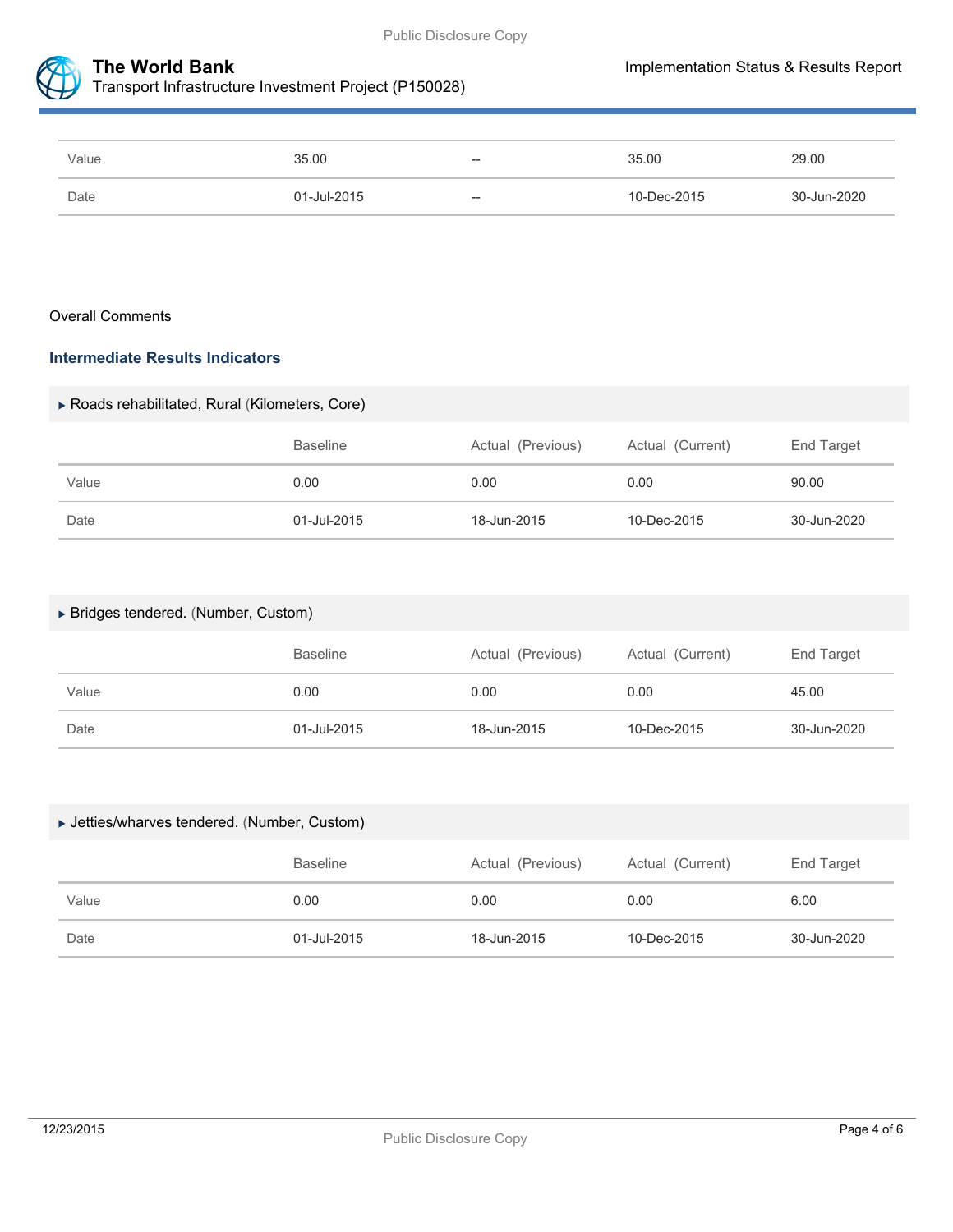



| Street lights reinstated and/or installed new. (Number, Custom) |                 |                   |                  |             |  |
|-----------------------------------------------------------------|-----------------|-------------------|------------------|-------------|--|
|                                                                 | <b>Baseline</b> | Actual (Previous) | Actual (Current) | End Target  |  |
| Value                                                           | 0.00            | $\hspace{0.05cm}$ | 0.00             | 5000.00     |  |
| Date                                                            | 01-Jul-2015     | $\hspace{0.05cm}$ | 10-Dec-2015      | 30-Jun-2020 |  |

#### Community assets constructed that benefit women. (Number, Custom)

|       | <b>Baseline</b> | Actual (Previous) | Actual (Current) | End Target  |
|-------|-----------------|-------------------|------------------|-------------|
| Value | 0.00            | 0.00              | 0.00             | 55.00       |
| Date  | 01-Jul-2015     | 18-Jun-2015       | 10-Dec-2015      | 30-Jun-2020 |

## Project designs consider gender issues (Percentage, Custom)

|       | <b>Baseline</b> | Actual (Previous) | Actual (Current) | End Target  |
|-------|-----------------|-------------------|------------------|-------------|
| Value | 0.00            | $-\!$             | 0.00             | 100.00      |
| Date  | 01-Jul-2015     | $-\!$             | 10-Dec-2015      | 30-Jun-2020 |

#### Overall Comments

# **Data on Financial Performance**

## **Disbursements (by loan)**

| Project                    | Loan/Credit/TF | <b>Status</b>    | Currency      | Original | Revised      | Cancelled                 | <b>Disbursed</b> | Undisbursed        | Disbursed         |
|----------------------------|----------------|------------------|---------------|----------|--------------|---------------------------|------------------|--------------------|-------------------|
| P150028                    | IBRD-84820     | Not<br>Effective | USD           | 50.00    | 50.00        | 0.00                      | 0.00             | 50.00              | $0\%$             |
| <b>Key Dates (by loan)</b> |                |                  |               |          |              |                           |                  |                    |                   |
| Project                    | Loan/Credit/TF | <b>Status</b>    | Approval Date |          | Signing Date | <b>Effectiveness Date</b> |                  | Orig. Closing Date | Rev. Closing Date |